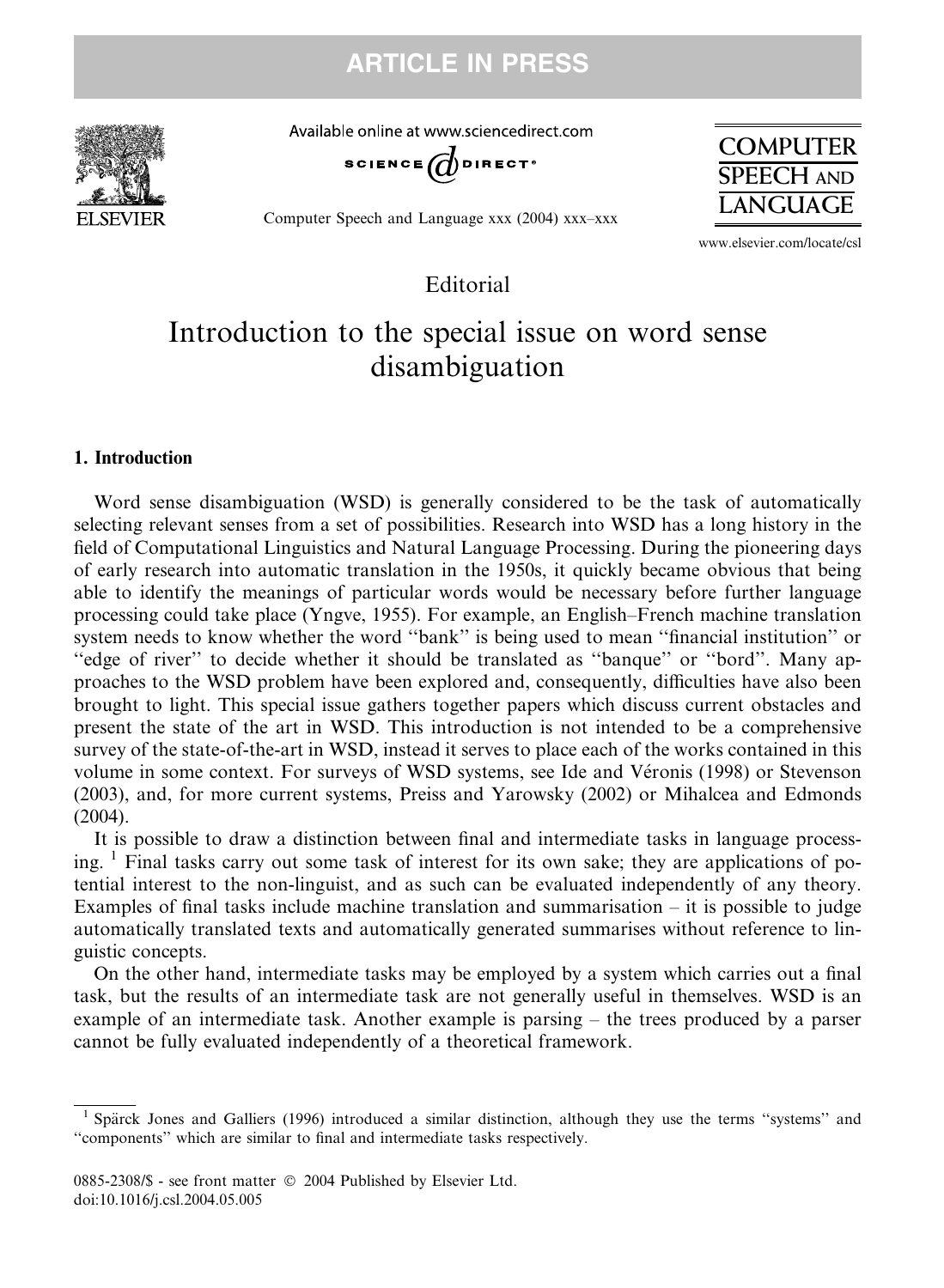2 Editorial / Computer Speech and Language xxx (2004) xxx–xxx

#### 2. Linguistic assumptions of WSD

A number of linguistic assumptions are made to allow evaluation of WSD. Firstly, there is a choice over which lexicon is used to provide the set of potential meanings for each word. The different possible structures of the lexicon can have an effect on the form of the senses which are assigned to words. The traditional dictionary structure lists a set of possible senses for each word. Machine readable dictionaries (MRDs) such as LDOCE (Procter, 1978) use this structure. Some dictionaries provide a set of general categories, such as HUMAN or ANIMATE, which can be assigned to any word. One of the most commonly used lexicons for WSD research, WordNet (five of the six papers in this special issue describe systems which use it), is like a dictionary in some aspects, since each word contains a list of possible senses (synsets). However, these synsets often apply to more than one lexical item, and in this respect WordNet is different to a traditional dictionary.

Using a dictionary which enumerates word senses is not without problems. For example, such a representation does not make clear the distinction between basic homonymy and logically related senses (Pustejovsky, 1995). Pustejovsky's solution is to extend a core set of word senses and generate a lexicon. Most WSD approaches do require a predefined sense inventory, however, it is not necessary in WSD based on sense clustering (e.g., Schütze  $(1998)$ ), where instances are grouped together according to their occurring in the same sense.

Restricting ourselves to a predefined sense inventory, another linguistic assumption which must be made in WSD is whether a word should be assigned exactly one sense or whether assigning multiple senses is appropriate. It has generally been assumed that each word should be assigned exactly one sense,although there have been arguments for assigning multiple senses. Even for humans the task of selecting appropriate senses from a given list is non-trivial (Véronis, 1998): it is in no way clear that people obtain the meaning of words by comparing them to a list of senses, and ambiguity tests are not always infallible (Zwicky and Sadock, 1975). Indeed, even between expert lexicographers, the inter-annotator agreement can vary hugely (Ahlswede and Lorand, 1993; Kilgarriff and Rosenzweig, 2000b), although the granularity of the chosen sense inventory (such as a dictionary) plays an important role in the level of agreement attained (Hanks, 2003; Atkins and Levin, 1991).

Murray and Green's paper, ''Lexical knowledge and human disagreement on a WSD task'', addresses the lack of inter-annotator agreement, reaching the conclusion that ''agreement serves to describe the relative knowledge of the judges far more than it describes the ''correctness'' of their judgements''.

#### 3. Evaluation of WSD

A major recent advance in the field has been the creation of the SENSEVAL evaluation exercises, which provide a uniform framework for comparing the performance of WSD systems. As with any standardised evaluation framework, this approach to evaluation has some disadvantages. Firstly, choices are made for the linguistic assumptions within the framework which may not suit all approaches. A second disadvantage is that there is a danger that the field is led into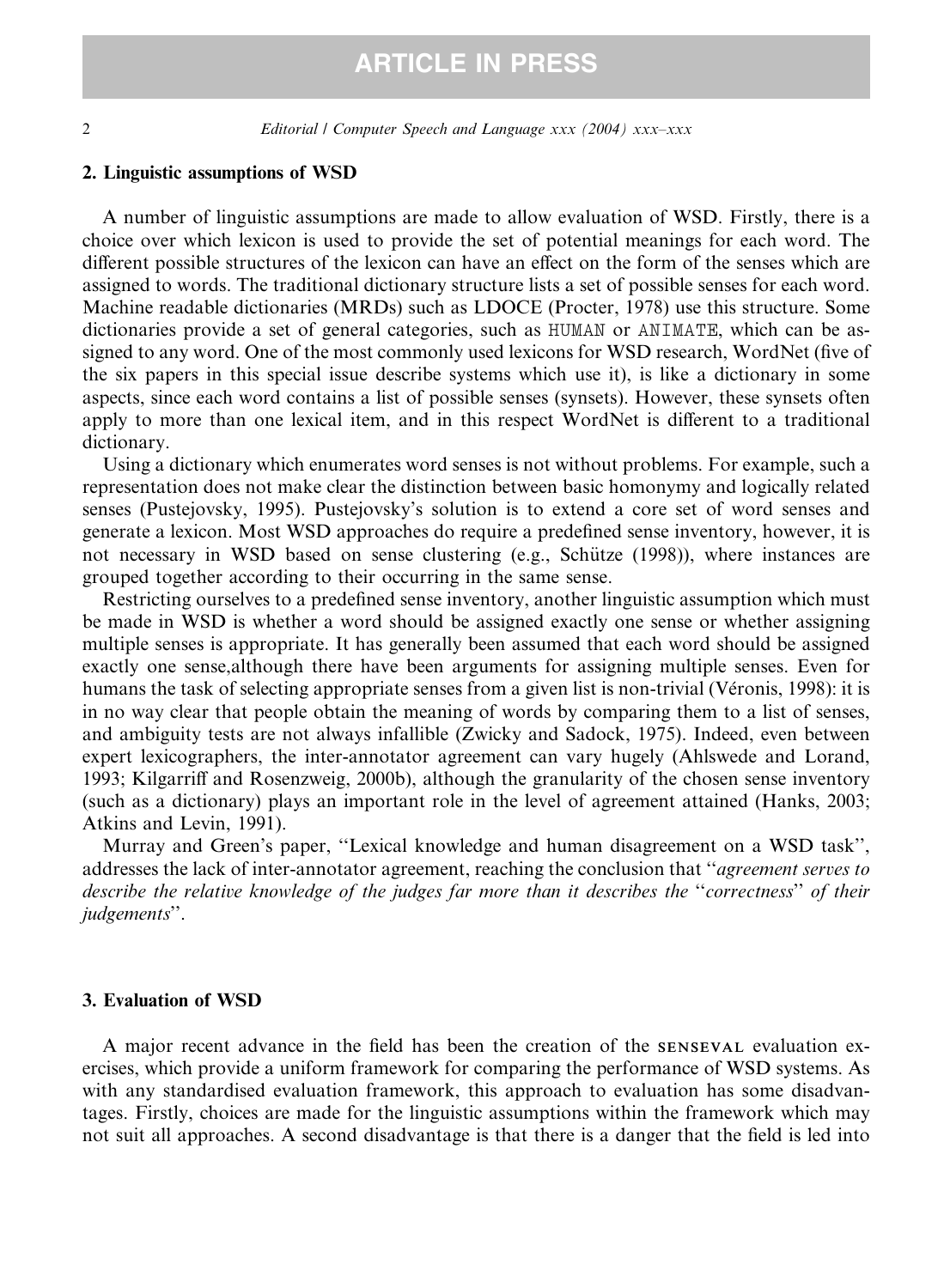#### Editorial *I* Computer Speech and Language xxx (2004) xxx–xxx 3

an evaluation-led research agenda in which the goal of reporting ever improved results on a particular test set is given undue prominence. However, the overall effect of the SENSEVAL exercises has been highly positive for WSD research. The meetings have served as an international focus for WSD research and the evaluation materials created for the exercises provide a valuable resource for researchers where previously there had been a severe shortage of suitable test material. Systems submitted to SENSEVAL included both unsupervised (systems not requiring training data) and supervised systems, and the result is a precision/recall ranking of participating systems for each task (see the SENSEVAL-1 results (Kilgarriff and Rosenzweig, 2000a), the SENSEVAL-2 proceedings (Preiss and Yarowsky, 2002), and the SENSEVAL-3 proceedings (Mihalcea and Edmonds, 2004) for more information on the individual tasks and participating systems).

Using a predefined sense inventory and comparing answers against a gold standard is still the most frequent method for evaluating WSD, however, alternatives have been explored. For example, the later SENSEVAL exercises have introduced some application-based evaluations of WSD (i.e., when WSD is used within a final task). In this case, the sense inventory in any applicationbased evaluation method is dictated by the application, avoiding the potentially very fine-grained sense splits present in some current dictionaries (Kilgarriff, 1997).

As an intermediate task the ultimate usefulness of WSD will be determined by whether it can be used to improve the performance of a final system. In this Special Issue Veronis' paper on "HyperLex: Lexical Cartography for Information Retrieval" is an example of an applicationbased evaluation of WSD. One of the important contributions of this work is to demonstrate that the HyperLex system can be used to enhance the performance of an information retrieval system.

#### 4. Approaches to WSD

There are common approaches to some intermediate tasks in Natural Language Processing; the noisy channel model is often used for part of speech tagging (Church, 1988) and two-level morphology is accepted as standard (Koskenniemi, 1984). But, despite the fact that WSD has been an area of research for around half a century, there is still no agreement over the best approach to the problem. There have, however, been some general trends in WSD research and it is likely that there will eventually lead to a shared approach.

- For gold-standard-based evaluations, large-scale lexicons are now commonly used to provide the set of possible senses associated with each word. This is in contrast to historical systems which often used small hand-crafted lexicons containing a wide variety of different linguistic knowledge sources (e.g., Wilks, 1972 or Hirst, 1987). These extended lexicons have allowed a shift in the field from systems which disambiguate a small set of sample words to ones which can provide meanings for all content words in text. These large-scale systems will be more useful for final tasks such as machine translation, than the systems which can disambiguate only a few lexical items.
- The availability of large-scale lexicons has provided access to a wide variety of linguistic knowledge sources which can be used to inform the disambiguation process. For example,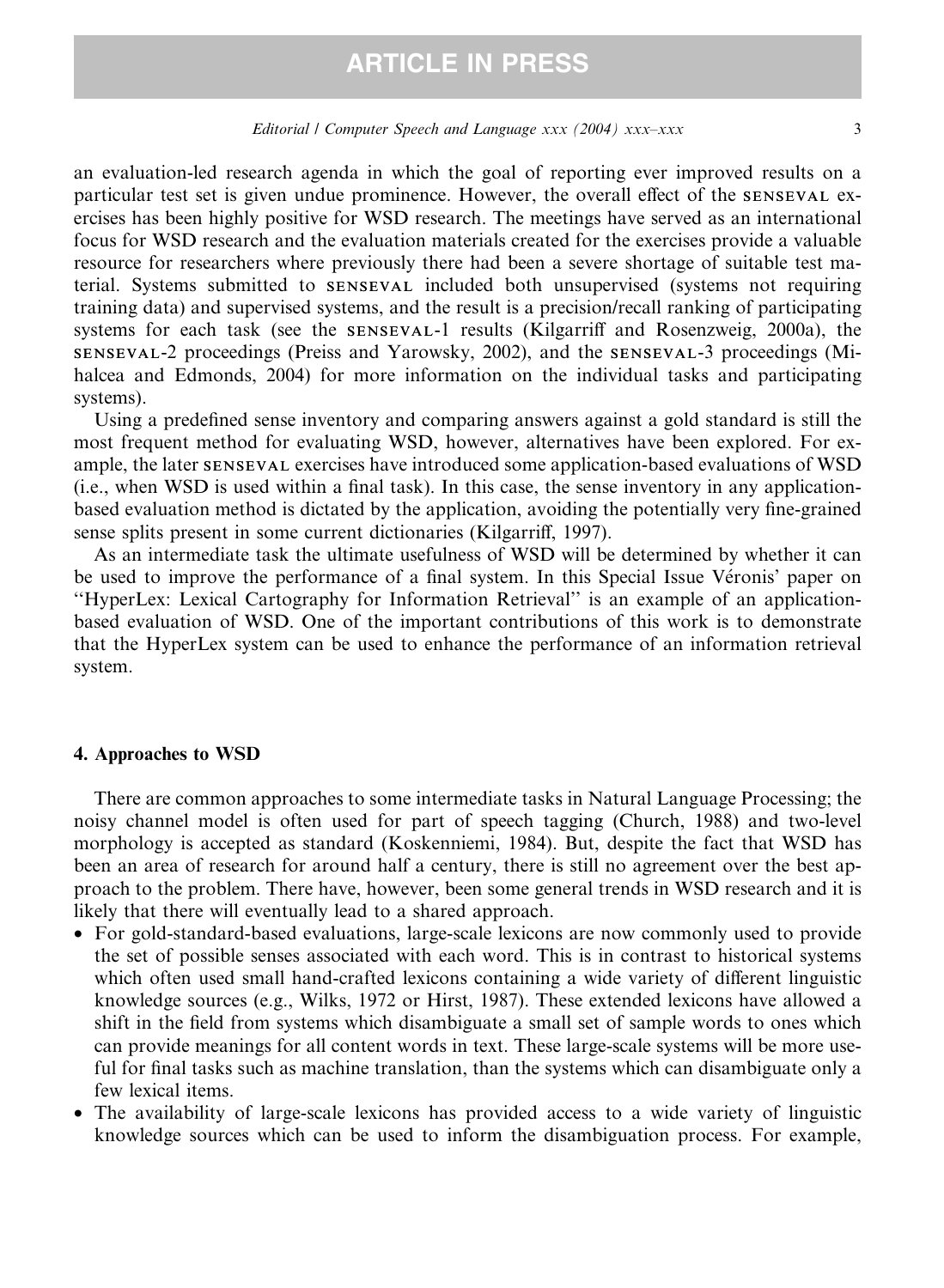#### 4 Editorial / Computer Speech and Language xxx (2004) xxx–xxx

MRDs commonly include dictionary definitions, thesauruses contain groups of topically related words and WordNet provides an ontologically motivated hierarchy. WSD researchers have made use of the linguistic knowledge available to them which generally depends on the lexicon being used. The use of large-scale lexicons has provided access to a wide variety of knowledge sources which can be used in the disambiguation process. Disambiguation algorithms are now often driven by the type of linguistic information available in the lexical resource which provides the employed set of senses. For example, Agirre and Rigau (1996) made use of the hierarchical structure of WordNet, Yarowsky (1992) used the thesaural topics in Roget's thesaurus, Bruce and Guthrie (1992) used LDOCE subject codes while Lesk (1986) used dictionary definitions.

- In addition to large-scale lexicons, researchers now have access to increasing larger text corpora, including the internet, and this has proved useful information for WSD systems. However, there is a limited amount of available text which is annotated with senses (Ng, 1997). The corpora from the two SENSEVAL exercises are now commonly used but are still small compared to the unannotated ones which are now commonly used (Banko and Brill, 2001; Curran and Moens, 2002). An innovative approach to this lack of suitable corpora has been to make use of parallel text (Brown et al., 1991). Distinct senses of a word are often translated differently. For example, the translation of ''bank'' as ''bord'' would indicate that it was being used to mean ''edge or river''. Since the translations can be identified in parallel text it is possible to automatically identify the sense in which the word is being used. However, like sense-annotated text, large parallel texts have also proved difficult to obtain.
- The combination of linguistic knowledge sources or disambiguation algorithms has emerged as a common technique for tackling the WSD problem. This approach dates back, at least, to Hirst's ''polaroid words'' (Hirst, 1987) which relied on several types of information from a hand-crafted knowledge base. However, more recent approaches, such as McRoy (1992), Ng and Lee (1996) and Stevenson and Wilks (2001) have combined several of the knowledge sources available in large-scale lexicons.
- Another common theme which runs through recent WSD research has been the use of techniques from machine learning. These approaches have often been deployed to make the best use of the linguistic knowledge available to the WSD systems. Examples include Yarowsky (1993) who used decision lists to choose the collocation which is most likely to identify the correct sense for a word and Véronis and Ide (1990) performed WSD using a neural network automatically generated from a MRD. Others, including Ng and Lee (1996) and Stevenson and Wilks (2001), have used learning techniques to combine several knowledge sources. The performance of these combined systems was higher than the accuracy of any individual knowledge source used alone.

These general trends have provided a direction for WSD research and their influence is apparent in the remainder of the papers in this special issue. Seo et al.'s paper, ''Unsupervised Word Sense Disambiguation using WordNet Relatives'', presents an unsupervised system based on the hierarchical structure of the WordNet dictionary (Miller et al., 1990), along the lines of Yarowsky (1992), and make use of the SENSEVAL corpora to put their results into context of other related works. Instead of using a sense annotated corpus, and thus creating a supervised system, the authors' sense selection is based on conceptual distance (e.g., Agirre and Rigau (1996)) arising from frequency co-occurrence in untagged corpora.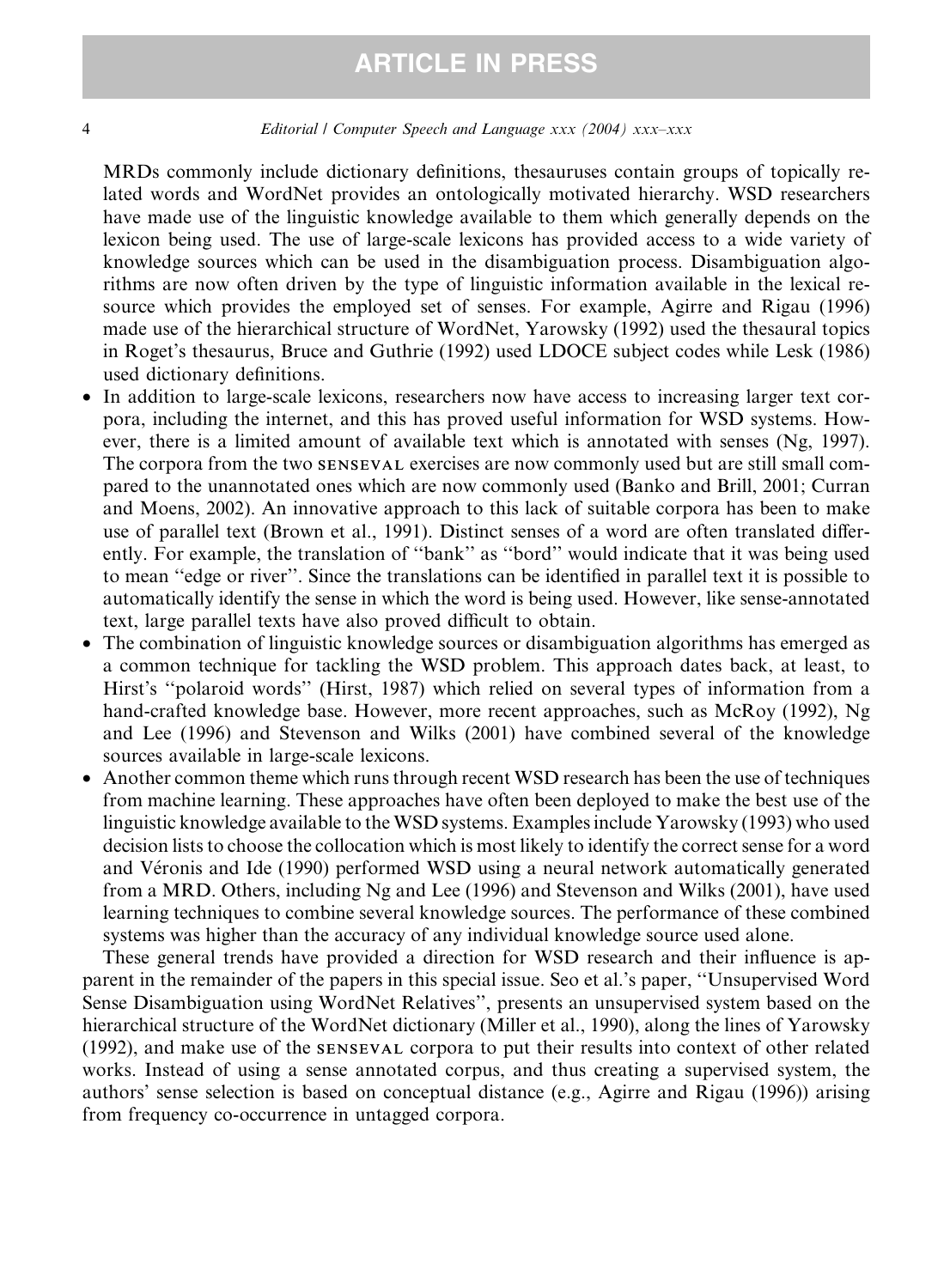Editorial *I* Computer Speech and Language xxx (2004) xxx–xxx 5

In ''Unsupervised and Supervised Exploitation of Semantic Domains in Lexical Disambiguation'', Gliozzo et al. formally model domains for WSD, and use the WordNet extension WordNet Domains (Magnini and Cavaglià, 2000) to create a number of WSD systems.

Further heuristical WSD approaches are presented in Moldovan and Novischi's paper, ''Word Sense Disambiguation of WordNet glosses''; in this work, WSD is employed to disambiguate WordNet glosses. Such an enhanced hierarchy has been shown to be more useful for future WSD applications (Harabagiu and Moldovan, 1998).

Preiss' paper, ''Probabilistic Word Sense Disambiguation'', is an example of the combination of knowledge sources using a combination of supervised and unsupervised systems. The work is motivated by the increase in performance when a number of WSD approaches are combined (Stevenson, 2003), and presents a novel theoretically motivated method for combining numerous approaches which are known to be successful.

#### 5. Summary

This special issue presents work which questions the fundamental points of the field of WSD, such as annotation and evaluation (Murray and Green). A possible solution to evaluation of WSD systems is suggested in the form of an application-based evaluation using HyperLex (Veronis). A number of state-of-the art systems are presented; Moldovan and Novischi show how to extend further current knowledge, so it can be used by future WSD systems. Two systems making use of existing resources are presented (Seo et al., Gliozzo et al.), and a more theoretical approach to known methods is described by Preiss.

#### References

- Agirre, E., Rigau, G., 1996. Word sense disambiguation using conceptual density. In: Proceedings of the 16th International Conference on Computational Linguistics (COLING-96). Copenhagen, Denmark, pp. 16–22.
- Ahlswede, T., Lorand, D., 1993. Word sense disambiguation by human subjects: computational and psycholinguistic implications. In: Proceedings of the Workshop on Acquisitions of Lexical Knowledge from Text. Columbus, Ohio, pp. 1–9.
- Atkins, B.T.S., Levin, B., 1991. Admitting impediments. In: Zernik, U. (Ed.), Lexical Acquisition. Lawrence Erlbaum, London, pp. 233–262.
- Banko, M., Brill, E., 2001. Scaling to very very large corpora for natural language disambiguation. In: Proceedings of 39th Annual Meeting of the Association for Computational Linguistics (ACL-01). Toulouse, France, pp. 26–33.
- Brown, P., Pietra, S.D., Pietra, V.D., Mercer, R., 1991. Word sense disambiguation using statistical methods. In: Proceedings of the 29th Annual Meeting of the Association for Computational Linguistics (ACL-91). Berkley, CA, pp. 264–304.
- Bruce, R., Guthrie, L., 1992. Genus disambiguation: A study in weighted preference. In: Proceedings of the 14th International Conference on Computational Linguistics (COLING-92). Nantes, France, pp. 1187–1191.
- Church, K., 1988. A stochastic parts program and noun phrase parser for unrestricted text. In: Proceedings of the Second Conference on Applied Natural Language Processing (ANLP-88). Austin, TX, pp. 136–143.
- Curran, J., Moens, M., 2002. Scaling context space. In: Proceedings of the 40th Annual Meeting of the Association for Computational Linguistics (ACL-02). University of Philadelphia, Pennsylvania, pp. 231–328.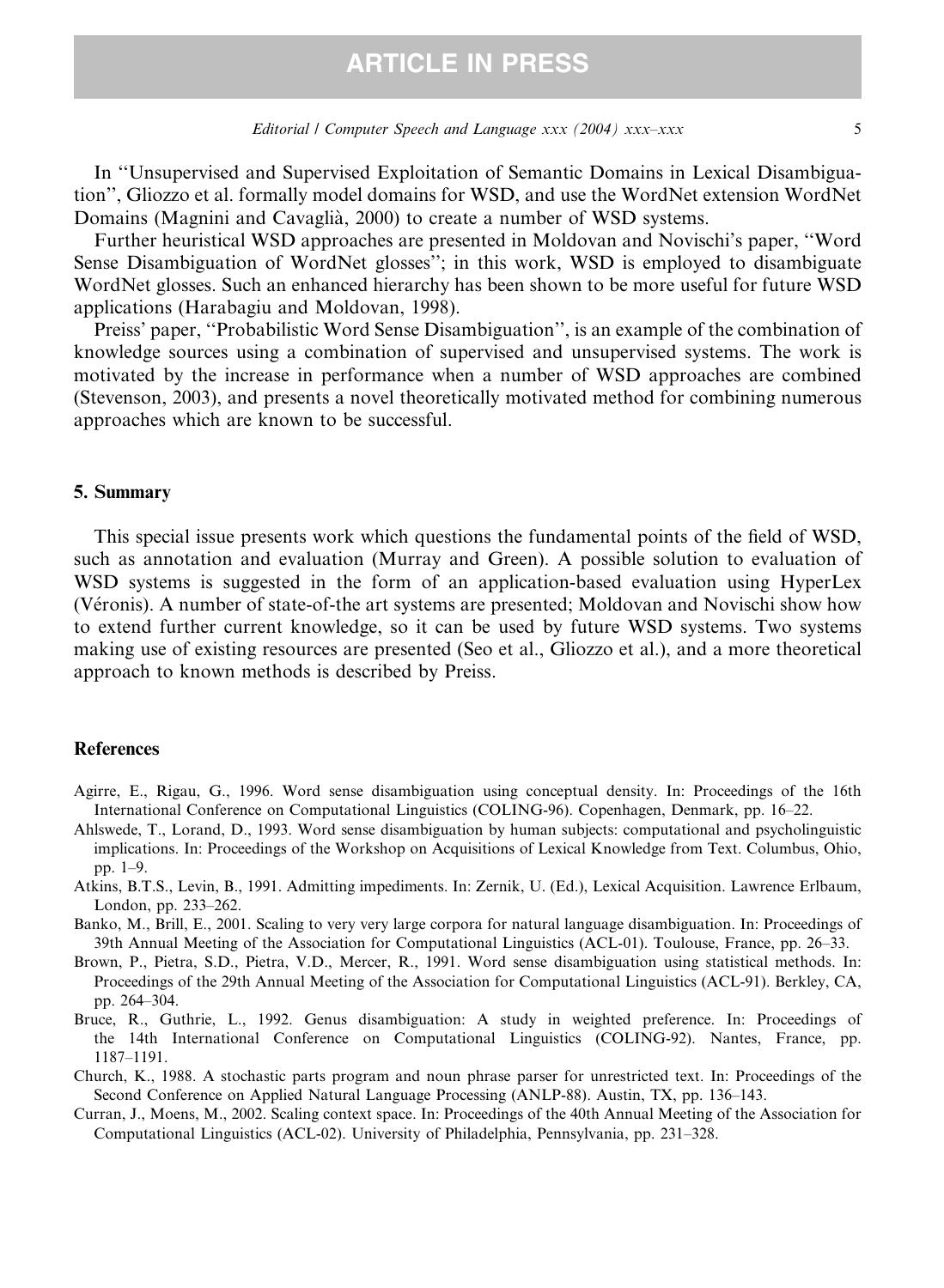6 Editorial / Computer Speech and Language xxx (2004) xxx–xxx

- Hanks, P., 2003. Lexicography. In: Mitkov, R. (Ed.), The Oxford Handbook of Computational Linguistics. Oxford University Press, Oxford, pp. 48–69.
- Harabagiu, S., Moldovan, D., 1998. Knowledge processing on an extended WordNet. In: Fellbaum, C. (Ed.), WordNet – An Electronic Lexical Database. MIT Press, Cambridge, MA, pp. 379–406.
- Hirst, G., 1987. Semantic Interpretation and the Resolution of Ambiguity. Cambridge University Press, Cambridge.
- Ide, N., Veronis, J., 1998. The state of the art. Computational Linguistics 24, 1–40, Introduction to the Special Issue on Word Sense Disambiguation.
- Kilgarriff, A., 1997. I don't believe in word senses. Computers and the Humanities 31 (2), 91–113.
- Kilgarriff, A., Rosenzweig, J., 2000a. English SENSEVAL: Report and results. In: Proceedings of Second International Conference on Language Resources and Evaluation (LREC-2000). Athens, Greece, pp. 1239–1244.
- Kilgarriff, A., Rosenzweig, J., 2000b. Framework and results for English SENSEVAL. Computers and the Humanities 34 (1–2), 15–48.
- Koskenniemi, K., 1984. A general computational model for word-form recognition and production. In: Proceedings of the Tenth International Conference on Computational Linguistics (COLING-84). Stanford, CA, pp. 178–181.
- Lesk, M., 1986. Automatic sense disambiguation using machine readable dictionaries: how to tell a pine cone from an ice cream cone. In: Proceedings of AGM SIGDOC Conference, pp. 24–26.
- Magnini, B., Cavaglià, G., 2000. Integrating subject field codes into wordnet. In: Proceedings of the Second International Conference on Language Resources and Evaluation (LREC-2000). Athens, Greece, pp. 1413–1418.
- McRoy, S., 1992. Using multiple knowledge sources for word sense disambiguation. Computational Linguistics 18 (1), 1–30.
- Mihalcea, R., Edmonds, P. (Eds.), 2004. Proceedings of SENSEVAL-3: Third International Workshop on Evaluating Word Sense Disambiguation Systems.
- Miller, G., Beckwith, R., Felbaum, C., Gross, D., Miller, K., 1990. Introduction to WordNet: an on-line lexical database. Journal of Lexicography 3 (4), 235–244.
- Ng, H., 1997. Getting serious about word sense disambiguation. In: Proceedings of the SIGLEX Workshop Tagging Text with Lexical Semantics. Washington, DC, pp. 1–7.
- Ng, H., Lee, H., 1996. Integrating multiple knowledge sources to disambiguate word sense, an exemplar-based approach. In: Proceedings of the 34th Meeting of the Association for Computational Linguistics (ACL-96). Santa Cruz, CA, pp. 40–47.
- Preiss, J., Yarowsky, D. (Eds.), 2002. Proceedings of SENSEVAL-2: Second International Workshop on Evaluating Word Sense Disambiguation Systems.
- Procter, P., 1978. Longman Dictionary of Contemporary English. Longman, London.
- Pustejovsky, J., 1995. The Generative Lexicon. MIT Press, Cambridge, MA.
- Schütze, H., 1998. Automatic word sense discrimination. Computational Linguistics 24 (1), 97–124.
- Spärck Jones, K., Galliers, J., 1996. In: Evaluating Natural Language Processing Systems, an Analysis and Overview. Lecture Notes in Artificial Intelligence, vol. 1083. Springer, Berlin.
- Stevenson, M., 2003. Word Sense Disambiguation: The Case for Combining Knowledge Sources. CSLI Publications, Stanford, CA.
- Stevenson, M., Wilks, Y., 2001. The interaction of knowledge sources in word sense disambiguation. Computational Linguistics 27 (3), 321–349.
- Veronis, J., 1998. A study of polysemy judgements and inter-annotator agreement. In: Programme and Advanced Papers of the SENSEVAL Workshop. Herstmonceux Castle, UK, pp. 2–4.
- Veronis, J., Ide, N., 1990. Word sense disambiguation with very large neural networks extracted from machine readable dictionaries. In: Proceedings of the 13th International Conference on Computational Linguistics (COLING-90). Helsinki, Finland, pp. 389–394.
- Wilks, Y., 1972. Grammar, Meaning and the Machine Analysis of Language. Routledge & Kegan Paul, London.
- Yarowsky, D., 1992. Word sense disambiguation using statistical models of Roget's categories trained on large corpora. In: Proceedings of the 14th International Conference on Computational Linguistics (COLING-92). vol. 14. Nantes, France, pp. 454–460.
- Yarowsky, D., 1993. One sense per collocation. In: Proceedings ARPA Human Language Technology Workshop. Princeton, NJ, pp. 266–271.